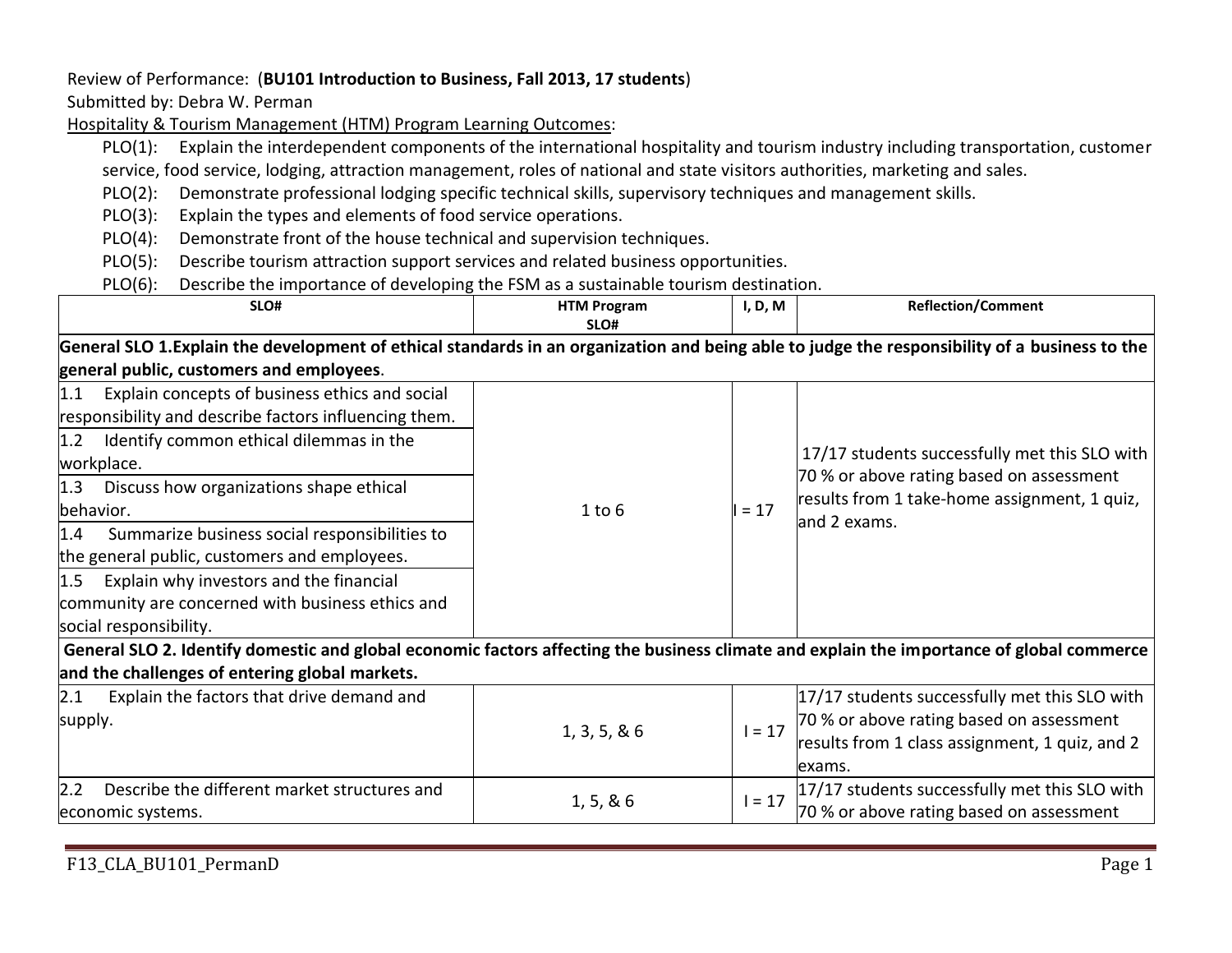|                                                                                                                                         |            |          | results from 1 class assignment, 1 quiz, and 2                                       |
|-----------------------------------------------------------------------------------------------------------------------------------------|------------|----------|--------------------------------------------------------------------------------------|
|                                                                                                                                         |            |          | exams.                                                                               |
| 2.3 Explain how productivity, price level, and                                                                                          |            |          |                                                                                      |
| employment levels affect the stability of a nation's                                                                                    |            |          |                                                                                      |
| economy.                                                                                                                                |            |          |                                                                                      |
| Describe major global economic challenges of<br>2.4                                                                                     |            |          |                                                                                      |
| the $21^{st}$ century.                                                                                                                  |            |          | 17/17 students successfully met this SLO with                                        |
| Explain the importance of international business<br>2.5                                                                                 | $1$ to $6$ |          | 70 % or above rating based on assessment<br>results from 1 class assignment, 1 group |
| and the primary reasons nations trade.                                                                                                  |            | $I = 17$ |                                                                                      |
| 2.6<br>Describe how nations measure international                                                                                       |            |          | exercise, 1 quiz, and 2 exams.                                                       |
| trade and the significance of exchange rates.                                                                                           |            |          |                                                                                      |
| Identify the major barriers that confront global<br>2.7                                                                                 |            |          |                                                                                      |
| businesses and how they can be reduced.                                                                                                 |            |          |                                                                                      |
| Compare different levels of involvement used<br>2.8                                                                                     |            |          |                                                                                      |
| by business when entering global markets.                                                                                               |            |          |                                                                                      |
| General SLO 3. Differentiate between the forms of business ownership and the advantages and disadvantages of each.                      |            |          |                                                                                      |
| 3.1<br>Summarize the three basic forms of business                                                                                      |            |          | 17/17 students successfully met this SLO with                                        |
| ownership and the advantages and disadvantages of                                                                                       |            |          | 70 % or above rating based on assessment                                             |
| each form.                                                                                                                              | 1 & 5      | $I = 17$ | results from 1 group presentation, 1 quiz, and                                       |
| Differentiate among private ownership, public<br>3.2                                                                                    |            |          | 2 exams.                                                                             |
| ownership and collective ownership.                                                                                                     |            |          |                                                                                      |
| General SLO 4. Evaluate reasons for becoming an entrepreneur and the preparation                                                        |            |          |                                                                                      |
| and traits leading to success.                                                                                                          |            |          |                                                                                      |
| 4.1<br>Explain why people choose to become                                                                                              |            |          | 17/17 students successfully met this SLO with                                        |
| entrepreneurs.                                                                                                                          |            |          | 70 % or above rating based on assessment                                             |
| Discuss factors that support and expand<br>4.2                                                                                          | $1$ to $6$ | $1 = 17$ | results from 1 take home exercise, 1 group                                           |
| opportunities for entrepreneurs.                                                                                                        |            |          | presentation, 1 quiz, and 2 exams.                                                   |
| Identify personality traits that typically<br>4.3                                                                                       |            |          |                                                                                      |
| characterize successful entrepreneurs.                                                                                                  |            |          |                                                                                      |
| General SLO 5. Distinguish between different levels of management in the organizational structure and their functions and being able to |            |          |                                                                                      |
| examine the strategic planning process.                                                                                                 |            |          |                                                                                      |
| Define management and the necessary<br>5.1                                                                                              | 2, 4, 8, 5 | $I = 17$ | 17/17 students successfully met this SLO with                                        |
| management skills.                                                                                                                      |            |          | 70 % or above rating based on assessment                                             |
| F13_CLA_BU101_PermanD                                                                                                                   |            |          | Page 2                                                                               |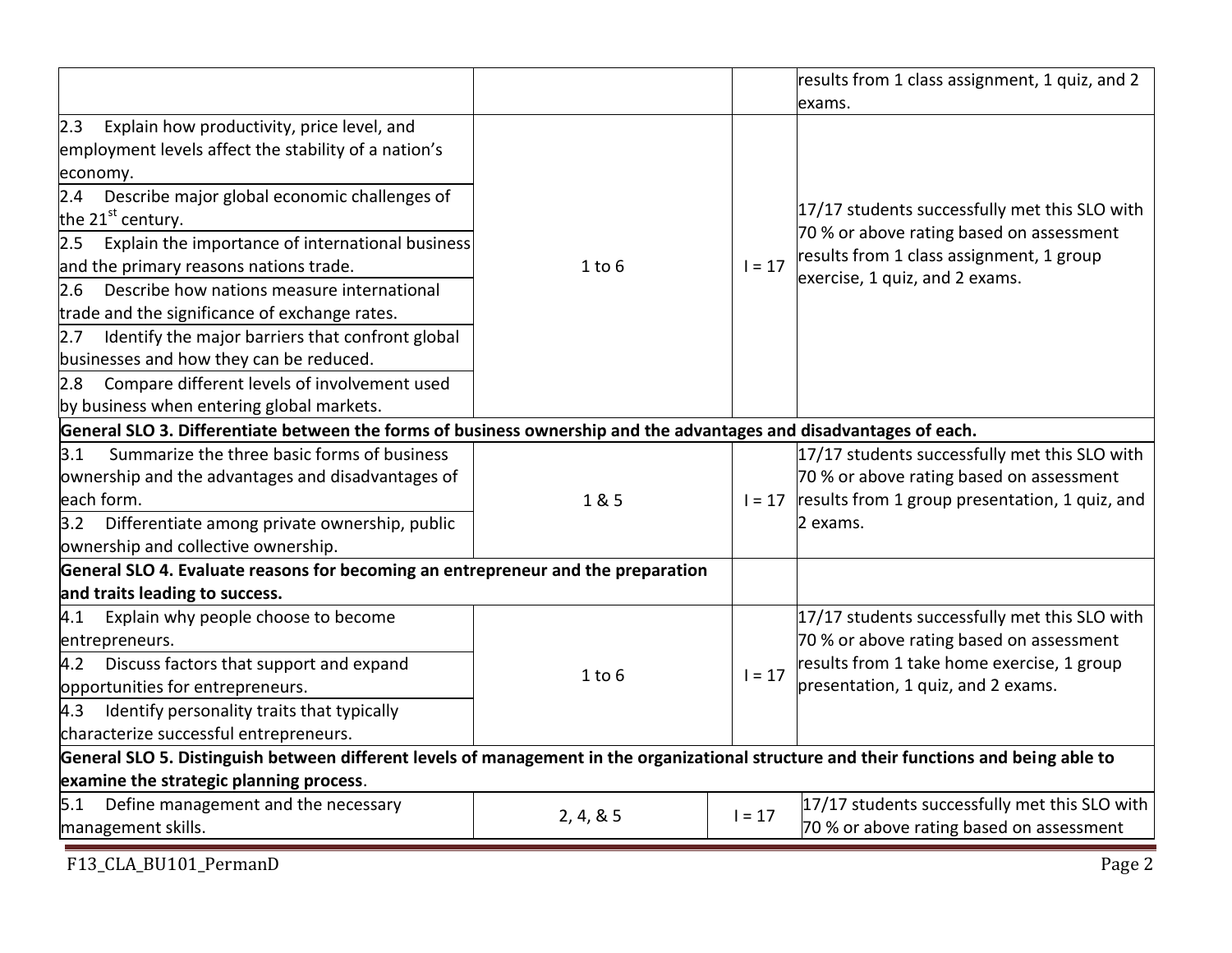| 5.2 Describe the strategic planning and decision                                                                                           |            |          | results from 1 group presentation, peer                                                                                            |  |
|--------------------------------------------------------------------------------------------------------------------------------------------|------------|----------|------------------------------------------------------------------------------------------------------------------------------------|--|
| making process.                                                                                                                            |            |          | evaluation; 2 quizzes, and 2 exams.                                                                                                |  |
| Define leadership and compare the different<br>5.3                                                                                         |            |          |                                                                                                                                    |  |
| leadership styles.                                                                                                                         |            |          |                                                                                                                                    |  |
| General SLO 6. Identify the responsibilities of human resource managers in hiring separation, compensation, benefits, training, motivation |            |          |                                                                                                                                    |  |
| and labor negotiation.                                                                                                                     |            |          |                                                                                                                                    |  |
| 6.1<br>Describe the recruitment and selection process.                                                                                     |            |          |                                                                                                                                    |  |
| Explain how training programs and performance<br>6.2                                                                                       |            |          |                                                                                                                                    |  |
| appraisal supports growth and development of                                                                                               |            |          | 17/17 students successfully met this SLO                                                                                           |  |
| employees.                                                                                                                                 |            |          |                                                                                                                                    |  |
| 6.3 Outline methods of compensation to                                                                                                     | 2, 4, 8, 5 | $I = 17$ | with 70 % or above rating based on<br>assessment results from 1 group<br>presentation, peer evaluation; 2 quizzes, and<br>2 exams. |  |
| employees.                                                                                                                                 |            |          |                                                                                                                                    |  |
| 6.4<br>Explain employee motivation through Maslow's                                                                                        |            |          |                                                                                                                                    |  |
| hierarchy of needs.                                                                                                                        |            |          |                                                                                                                                    |  |
| Summarize the role of labor unions and the<br>6.5                                                                                          |            |          |                                                                                                                                    |  |
| tactics of labor-management conflicts.                                                                                                     |            |          |                                                                                                                                    |  |
| General SLO 7. Interpret the steps and the factors to consider in the development of a successful business and marketing plans.            |            |          |                                                                                                                                    |  |
| Discuss the importance of business plan and<br>7.1                                                                                         |            |          | 17/17 students successfully met this SLO                                                                                           |  |
| explain the steps involved and the major elements it                                                                                       |            |          | with 70 % or above rating based on                                                                                                 |  |
| should contain.                                                                                                                            | 1, 5, 86   | $1 = 17$ | assessment results from 1 individual                                                                                               |  |
| Discuss the importance of marketing plan and<br>7.2                                                                                        |            |          | presentation, 1 group presentation, peer                                                                                           |  |
| explain the steps involved and the major elements it                                                                                       |            |          | evaluation; 1 quiz, and 2 exams.                                                                                                   |  |
| should contain.                                                                                                                            |            |          |                                                                                                                                    |  |
| General SLO 8. Compare the stages of the product life cycle and the marketing activities of each stage and describe how components of a    |            |          |                                                                                                                                    |  |
| promotional mix could be used to meet promotional objectives.                                                                              |            |          |                                                                                                                                    |  |
| 8.1 Describe the four stages of the product life cycle;                                                                                    |            |          | 17/17 students successfully met this SLO                                                                                           |  |
| 8.2 Identify and explain the marketing strategies; and                                                                                     |            |          | with 70 % or above rating based on                                                                                                 |  |
| 8.3 Explain the concept of promotional mix and                                                                                             | 1, 5, &6   | $1 = 17$ | assessment results from 1 individual                                                                                               |  |
| objectives of promotion.                                                                                                                   |            |          | presentation, 1 group presentation, peer                                                                                           |  |
|                                                                                                                                            |            |          | evaluation; 1 quiz, and 2 exams.                                                                                                   |  |
| SLO 9. Discuss how financial managers locate sources for short and long term funds and allocating those funds.                             |            |          |                                                                                                                                    |  |
| 9.1 Compare the two major sources of funds for a                                                                                           | 1, 5, 86   | $1 = 17$ | 17/17 students successfully met this SLO                                                                                           |  |
| business and explain the concept of leverage;                                                                                              |            |          | with 70 % or above rating based on                                                                                                 |  |